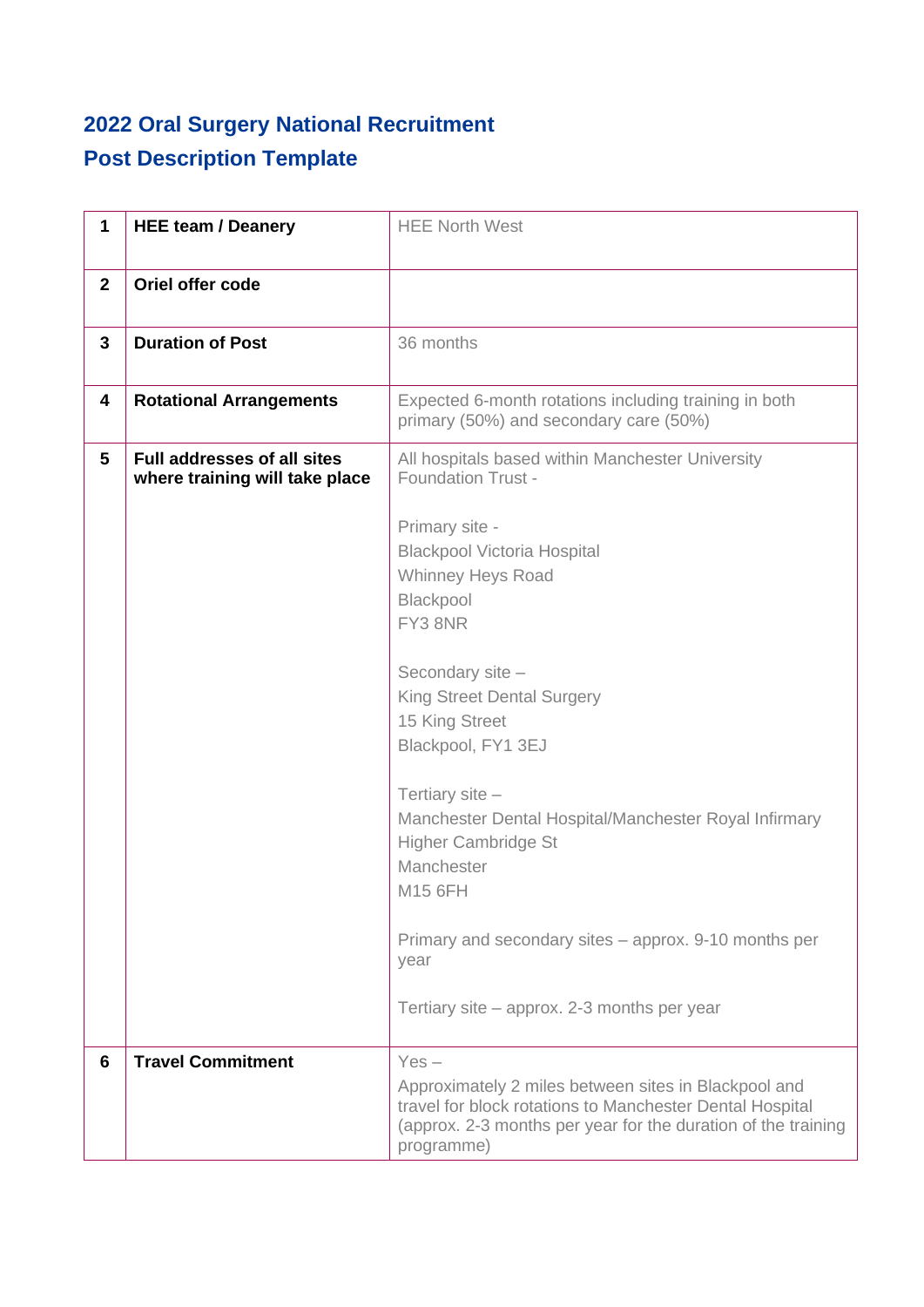| $\overline{\mathbf{7}}$ | <b>Primary Care Element</b>                                                                  | Yes                                                                                                                                                                                                                                                                                                                                |
|-------------------------|----------------------------------------------------------------------------------------------|------------------------------------------------------------------------------------------------------------------------------------------------------------------------------------------------------------------------------------------------------------------------------------------------------------------------------------|
| 8                       | <b>Description of the training</b><br>post                                                   | Training in Consultant Clinics, LA, IVS, GA (in-patient and<br>day case)                                                                                                                                                                                                                                                           |
|                         |                                                                                              | Procedures include -<br>Routine exodontia - adult and paediatrics<br>Complex exodontia<br>Cyst and apical surgery<br>Placement to Manchester FT<br>Implantology - surgery<br>Implantology - Restorative (minor component)<br><b>Oral Medicine</b><br>Trigeminal nerve injuries<br>Bone grafting/augmentation<br><b>IV Sedation</b> |
|                         |                                                                                              | Complex oral surgery – under LA, IVS and GA                                                                                                                                                                                                                                                                                        |
| 9                       | <b>Working pattern</b>                                                                       | 9-5 non theatre days<br>$8.00 - 6$ on theatre sessions<br>No formal on-call but will be required to undertake<br>additional hours where needed for patient care and safety                                                                                                                                                         |
| 10                      | <b>Educational programme and</b><br>library facilities.                                      | Provided via Blackpool VH and Manchester                                                                                                                                                                                                                                                                                           |
| 11                      | <b>Employing Organisation</b>                                                                | St Helens & Knowsley Teaching Hospitals NHS Trust<br>Lead Employer<br>The Court, 2 <sup>nd</sup> Floor<br><b>Alexandra Business Park</b><br>Prescot Road<br>St Helens, WA10 3TP<br>www.sharedservices.sthk.nhs.uk                                                                                                                  |
| 12                      | Will the employing<br>organisation change during<br>the training period? E.g. at<br>rotation | <b>No</b>                                                                                                                                                                                                                                                                                                                          |
| 13                      | <b>Further sources of</b><br>information                                                     | https://www.nwpgmd.nhs.uk                                                                                                                                                                                                                                                                                                          |